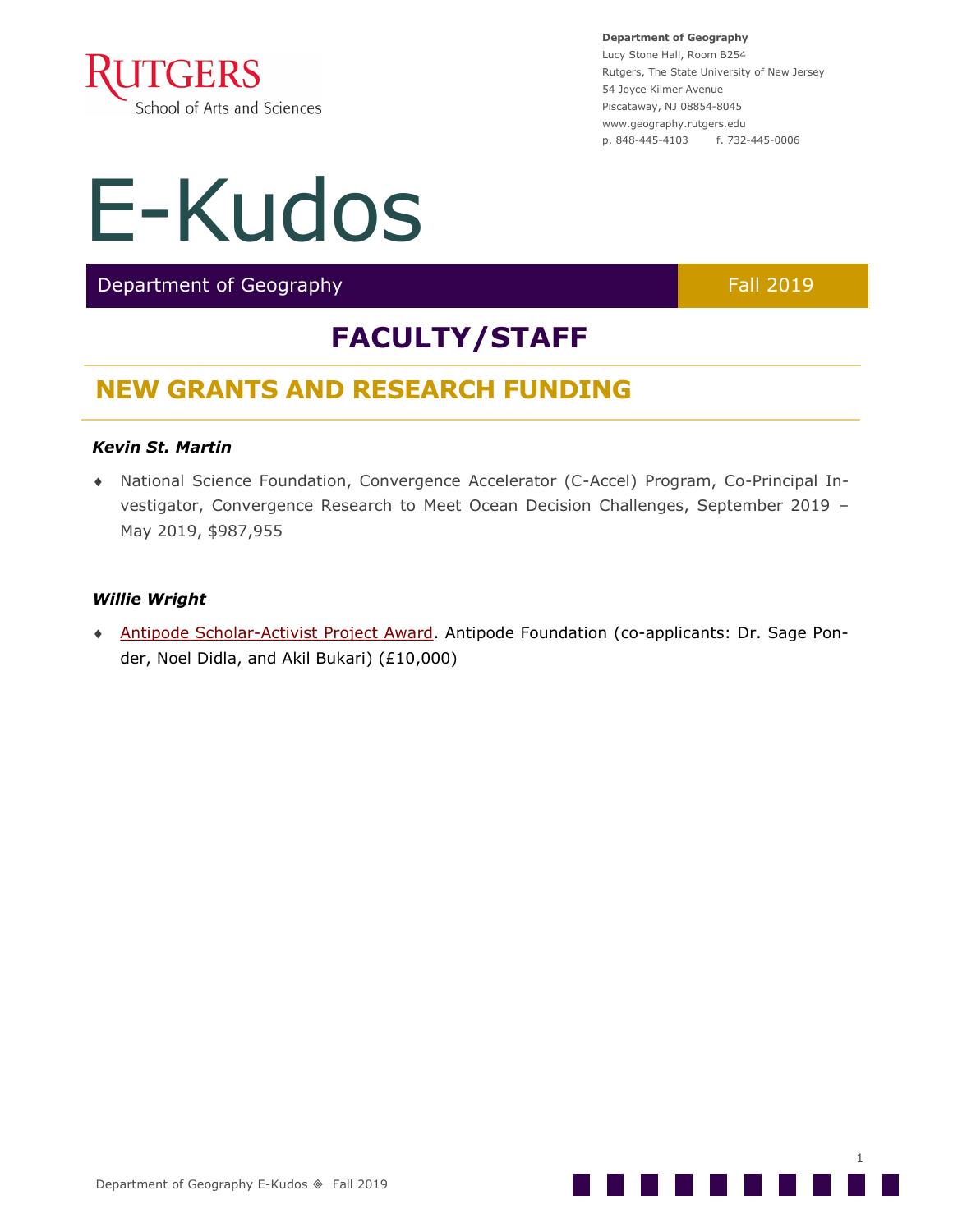

# E-Kudos

Department of Geography Fall 2019

## **FACULTY/STAFF**

### **PUBLICATIONS**

#### *Asher Ghertner*

- Ghertner, D. A. 2019. "India, Race, Breath." positions: Asia critique. Online.
- Ghertner, D. A. 2019. "Reimagining Cities." Progress in Human Geography. In Press

#### *Robin Leichenko*

 Leichenko, R. and K. O'Brien. 2019. Climate and Society: Transforming the Future. London: Polity Press

#### *Andrea Marston*

- Marston, A. (2019) Vertical farming: Tin mining and agro-mineros in Bolivia. The Journal of PeÅsant Studies, DOI: 10.1080/03066150.2019.1604511
- Marston, A. (2019) Strata of the state: Resource nationalism and vertical territory in Bolivia

#### *Åsa Rennermalm*

 Castelao R. M., H. Luo, H. Oliver H, A. K. Rennermalm (2019) Controls on the Transport of Meltwater From the Southern Greenland Ice Sheet in the Labrador Sea, Journal of Geophysical Research : Oceans. 124, 3551–3560,doi:10.1029/2019JC015159, https:// agupubs.onlinelibrary.wiley.com/doi/epdf/10.1029/2019JC015159

#### *Kevon Rhiney*

 Rhiney, K. and A. Baptiste. 2019. Adapting to climate change in the Caribbean: existential threat or development crossroads? Caribbean Studies, 47(2): 116-128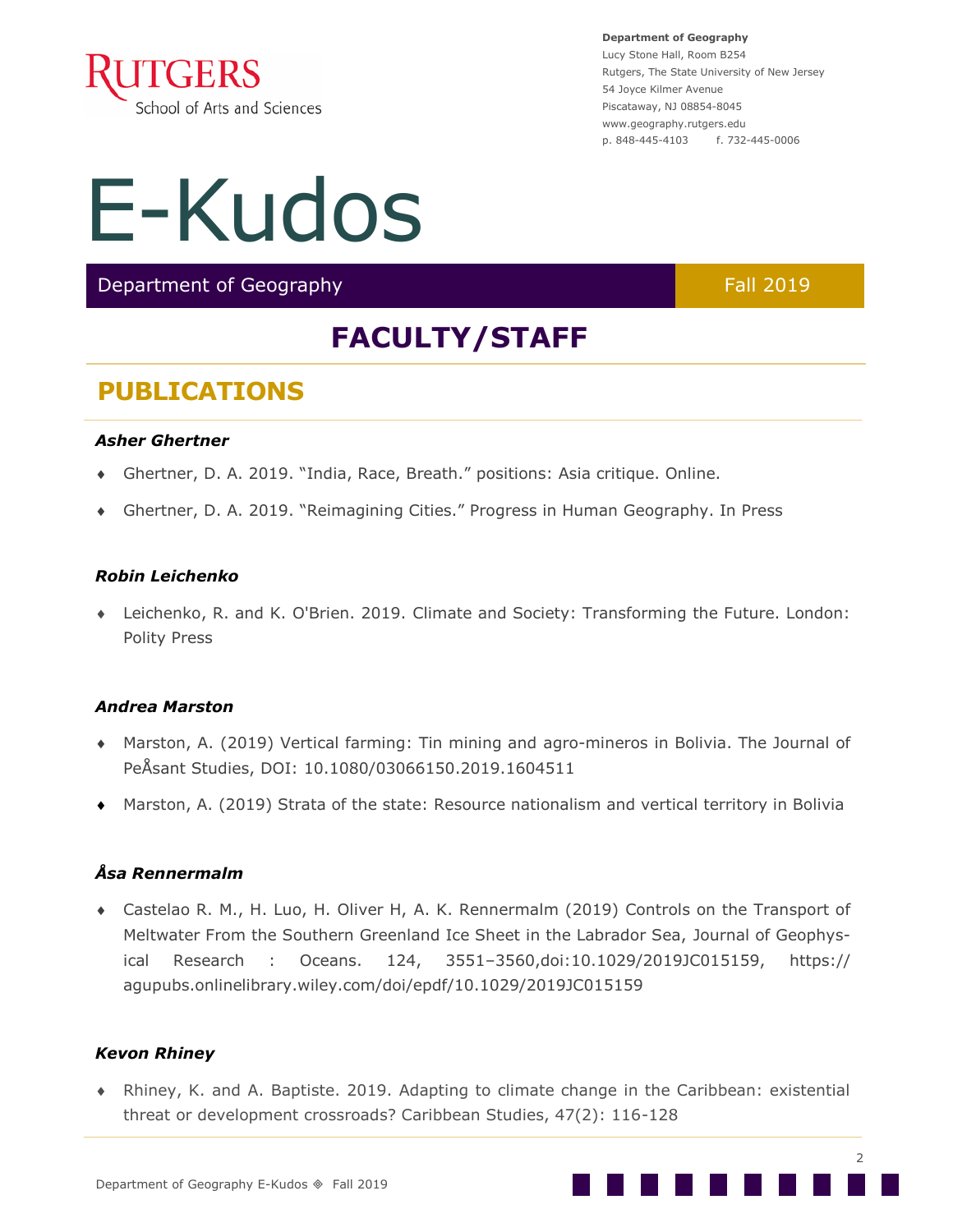

# E-Kudos

Department of Geography Fall 2019

## **FACULTY/STAFF**

### **PUBLICATIONS**

#### *Kevin St. Martin*

- Rogers, L.A., R. Griffin, T. Young, E. Fuller, K. St. Martin, M.L. Pinsky. 2019. "Shifting Habitats Expose Fishing Communities to Risk Under Climate Change," *Nature Climate Change* 9 (7): 512-516
- St. Martin, K. 2019. "Framing Essay: The Diversity of Property," in Handbook of Diverse Economies, Dombroski, K. and J.K. Gibson-Graham eds. (Edward Elgar)
- St. Martin, K., N. Gabriel, O. Morrow, A. I. Heras Monner Sans (writing as the Community Economies Collective). 2019. "Community Economy," in Keywords in Radical Geographic Thought: Antipode at 50, The Antipode Editorial Collective eds. (Wiley), pp. 56-63

#### *Willie J. Wright*

- Wright, W. (2019). [No Suite Life: Boarding Houston's Houseless.](https://nam02.safelinks.protection.outlook.com/?url=https:%2F%2Fkinder.rice.edu%2Furbanedge%2F2019%2F09%2F15%2Fno-suite-life-boarding-houston%E2%80%99s-houseless&data=02%7C01%7Ccleo.bartos%40rutgers.edu%7Ccdb365a31c574765abee08d7436360c7%7Cb92d2b234d35447093f) Urban Edge Blog. Kinder Institute for Urban Research
- Bledsoe, A., McCreary, T., & Wright, W. Theorizing Diverse Economies in the Context of Racial Capitalism. *Geoforum.* Special Issue on Racial Capitalism. In Press
- Wright, W. The Morphology of Marronage. *Annals of the American Association of Geographers*. In Press
- Gilbert, J., & Wright, W. Introduction. Black Food Geographies: Race, Self-reliance, and Food Access in Washington, DC by Ashanté Reese. *Society & Space*. Special Review Issue edited by Jessica Gilbert and Willie J. Wright. In Press
- Wright, W. Review of Development Drowned and Reborn: The Blues and Bourbon Restorations in Post-Katrina New Orleans by Clyde Woods. *Antipode*. [Special Review](https://nam02.safelinks.protection.outlook.com/?url=https%3A%2F%2Fantipodefoundation.org%2F2019%2F01%2F14%2Fdevelopment-drowned-and-reborn%2F&data=02%7C01%7Ccleo.bartos%40rutgers.edu%7Ccdb365a31c574765abee08d7436360c7%7Cb92d2b234d35447093ff69aca6632ffe%7C1%7C)  **[Issue](https://nam02.safelinks.protection.outlook.com/?url=https%3A%2F%2Fantipodefoundation.org%2F2019%2F01%2F14%2Fdevelopment-drowned-and-reborn%2F&data=02%7C01%7Ccleo.bartos%40rutgers.edu%7Ccdb365a31c574765abee08d7436360c7%7Cb92d2b234d35447093ff69aca6632ffe%7C1%7C)** edited by Willie J. Wright

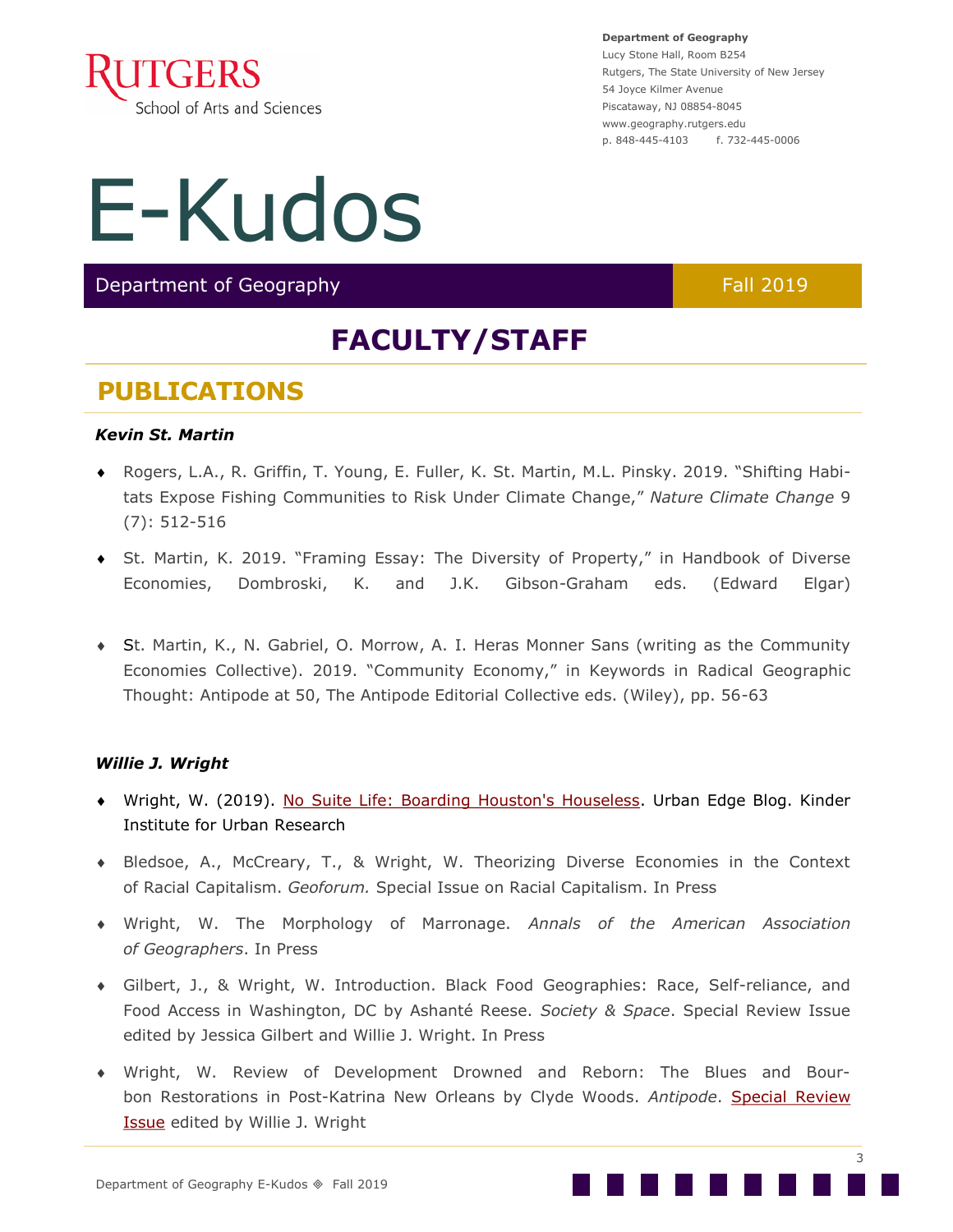

## E-Kudos

Department of Geography Fall 2019

## **FACULTY/STAFF**

## **INVITED TALKS / PRESENTATIONS**

#### *Robin Leichenko*

 "Bringing equity in climate change adaptation". Keynote speaker. Less heard voices within Civil Society for resilience. ESRC CASCADE-NET Seminar, City Hall, London, UK

#### *Kevon Rhiney*

 "Climate change in the Caribbean: impacts, vulnerabilities and adaptation pathways", UK-Caribbean Frontiers of Science Meeting, Royal Society, Chicheley Hall, UK, March 20, 2019

## **AWARDS AND HONORS**

#### *Åsa Rennermalm*

- ◆ Selected to be a 2019 [Kavli Fellow,](.(http:/www.nasonline.org/programs/kavli-frontiers-of-science/public-directory.html)) by a committee of National Academy members from among young researchers within the US who have already made recognized contributions to science, including recipients of major national fellowships and awards and who have been identified as future leaders in science
- Received the *Excellence in Teaching & Mentoring Award* (Faculty) from the School of Graduate Studies

#### *Willie Wright*

*2019 Antipode Geographies of Justice Workshop, Mexico City*

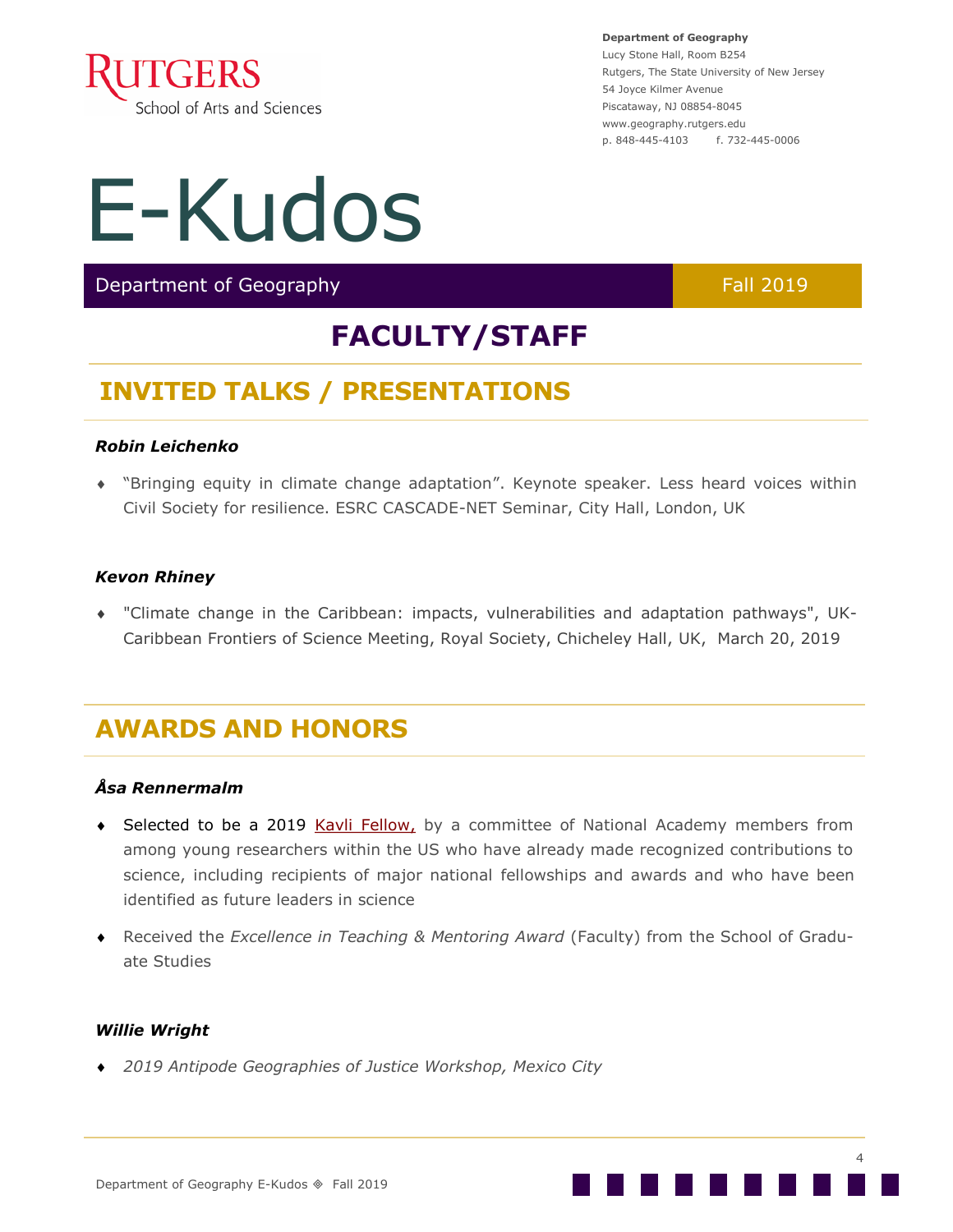

# E-Kudos

Department of Geography Fall 2019

## **FACULTY/STAFF**

### **OTHER NEWS**

#### *Laura Schneider*

 Interviews in the [New York Times](https://www.nytimes.com/2019/08/28/climate/fire-amazon-africa-siberia-worldwide.html) (Aug 28-front page) and [USA Today](https://www.usatoday.com/story/news/world/2019/08/28/brazil-denies-aid-money-amazon-fires-respiratory-problems-rise/2139236001/) (Aug 30) about the devastating fires claiming thousands of acres in the Amazonian forest

#### *Welcome new faculty*

- **Andrea Marston** joins the Geography department as an Assistant Professor following the completion of her PhD from the University of California, Berkeley. She has a BA from Duke University and an MA in Geography from the University of British Columbia. Andrea's research focuses on the material politics of resource extraction. Working at the intersection of political economy, science and technology studies, and the cultural politics of nature, she explores the relationship between the grounded practices of resource extraction and the reproduction of racialized, colonial, and gendered national politics.
- **Willie J. Wright** joins the Geography department as an Assistant Professor, having previously taught at Florida State University. He is jointly appointed in the Department of Africana Studies. Willie completed his PhD from the University of North Carolina - Chapel Hill, before which he earned an MA in Pan-African Studies from the University of Louisville and a BA from the University of Houston. An urban and political geographer whose scholarship lies at the intersection of Geography and Black Studies, Willie has carried out extensive field and archival research in Detroit, Michigan and Jackson, Mississippi. He has a broad interest in the study of urban geographies, specifically the historical development of American suburbs and majority Black municipalities through processes of racialized uneven development.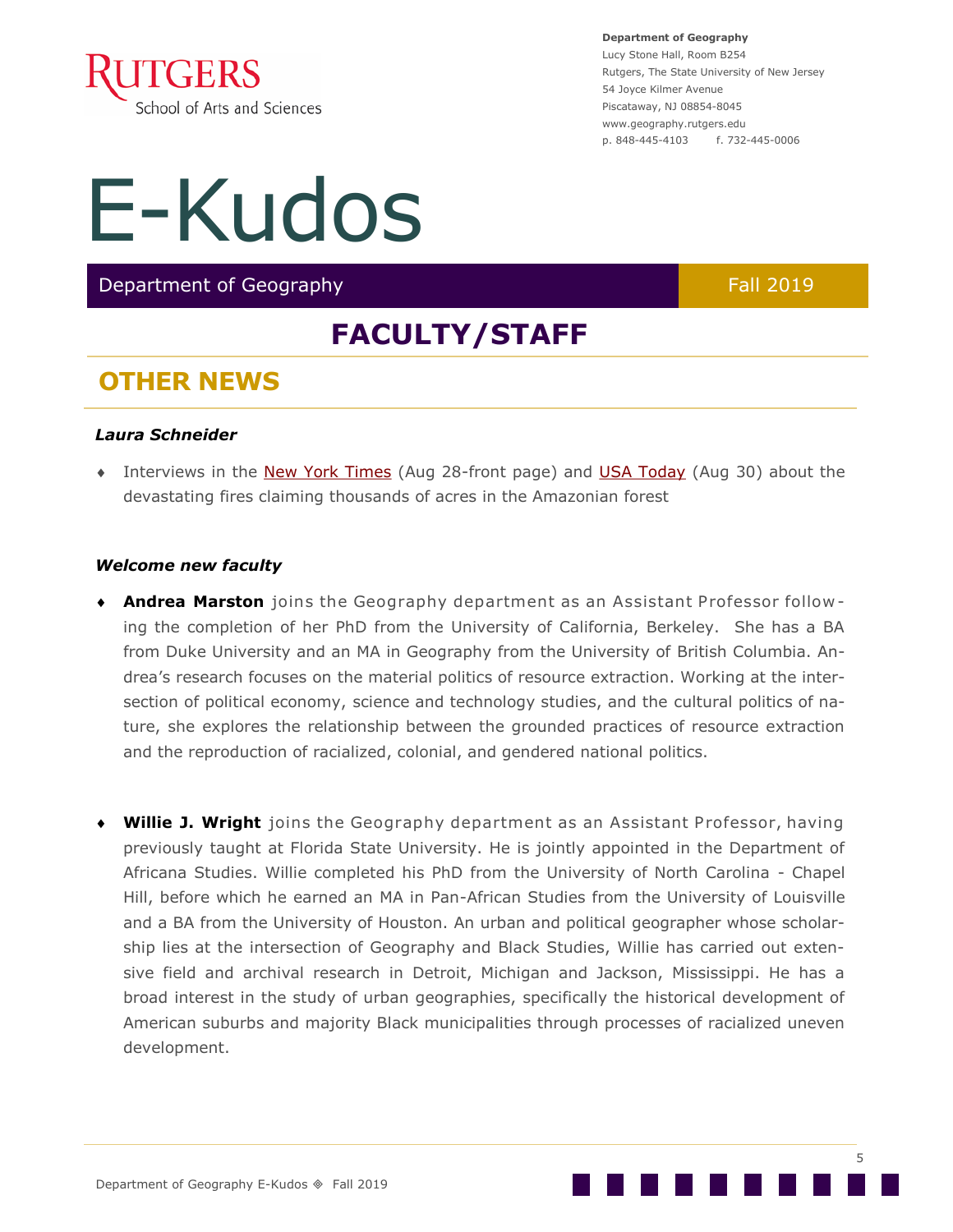

## E-Kudos

Department of Geography Fall 2019

## **GRADUATE STUDENTS**

## **PUBLICATIONS**

#### *Natalie Teale*

 Teale, Natalie. "Hydroclimatology and Climate Variability." In Oxford Bibliographies in Geography. Ed. Barney Warf. New York: Oxford University Press, forthcoming

## **AWARDS AND HONORS**

#### *Khai Hoan Nguyen*

 Received \$15,000 P.E.O (Philanthropic Educational Organization) Scholar Award for 2019- 2020 (one of 150 out of 945 nominees)

### **OTHER NEWS**

#### *Congratulations to our 2019 PhD and Masters degree recipients:*

- ◆ Zoe Alexander completed her MA degree, May 2019
- David Eisenhauer began a Human Ecology Postdoctoral Fellowship at Rutgers, September 2019
- Priti Narayan began a Princeton Mellon Postdoctoral Fellowship/Princeton Institute for International & Regional Studies at Princeton University, September 2019
- Ariel Otruba began a position as Visiting Assistant Professor of Social Geography, Department of Sociology and Anthropology, Moravian College in Bethlehem, PA, September 2019